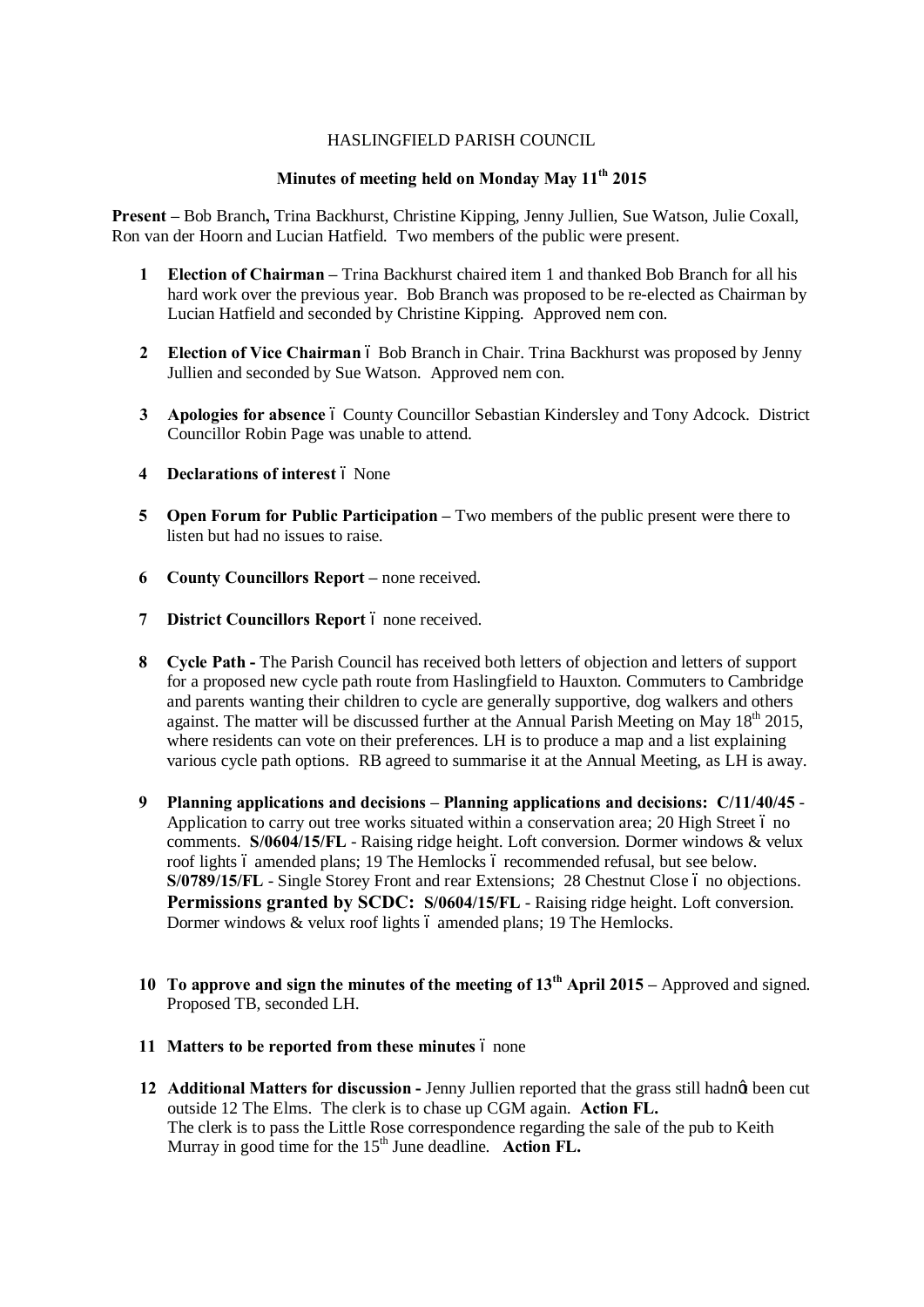LH said the old street light outside his house had been taken down by Balfour Beatty and the new one was installed facing his garage rather than out into the street. This is to be reported to the County Council. **Action FL.** It was agreed that RB would take the whole street lighting issue to the Ombudsman, and is to draft a formal letter of complaint. **Action RB.**

CK saw a Smart car with a cycle rack on the back parking in the Village Hall car park, but didnet get the registration number. TB suggested putting a notice up saying the car par is for users of the Village Hall and Playground only. CK is to come back to the Parish Council with more defibrillator costs at the next meeting. **Action CK.** LH is to replace the missing glass pane in the BT phone box with polycarbonate glass. **Action LH.**

## **13 Allocation of Councillors responsibilities for 2014-2015**

**Allotments – Ron van der Hoorn Emergency Plan – Tony Adcock, John Miller Environment – Bob Branch, Sue Watson Finance – Tony Adcock \*Grass Cutting – Jenny Jullien, Lucien Hatfield Planning – Kirstie Walker Play Areas – Julie Coxall Police Liaison – Christine Kipping Risk Assessment - Tony Adcock, Bob Branch Road Safety – Bob Branch Southern Fringe Community – Christine Kipping Village Hall – Ron van der Hoorn, Jenny Jullien, Trina Backhurst, Tony Adcock Warden Scheme – Christine Kipping Web Site – Ron van der Hoorn, Lucian Hatfield Connections Bus – Christine Kipping Footpaths – Trina Backhurst, Jenny Jullien Wellhouse Meadow – Roger Scott Cycle Path – Lucian Hatfield**

**\*** JJ is to observe the Eastern area from the bottom of Chapel Hill. LH is to observe the West of Haslingfield. The clerk will give the CGM schedule to LH, TB and JJ. Hannah Morrow, a village resident, wishes to get involved and JJ is to facilitate this in the plan.

## **14 Committee and Working Party Reports –**

- **a) Environment –** Sylvia Armit has planted 4 new trees in the Wellhouse Meadow with children from the primary school. One or two more trees will be purchased in the autumn. Jay Cole has helped with pruning and the trees are responding well. RB has ordered three sorbus trees to go by the picnic benches in the Recreation Ground. More trees and shrubs have been ordered for Lilac Close. Quotations are needed for rotavating and reseeding with grass. Sam Bowden has quoted for grinding stumps. **Action FL**
- **b) Village Hall -** RH proposed to The Little Theatre to transfer ownership of the PA and audio loop system to the Village Hall. This decision was deferred until after the show. The Hall has been found to be unlocked on three separate occasions. The tank in the loft needs repairing as it has leaking ball valves. The Hall has been left dirty after parties. The Fire Alarm in the changing rooms has been going off, set off by the showers. The smoke detector has been replaced.
- **c) Allotments** The lawn mower is now working 6 someone had run it without oil. There are no waiting lists.
- **d) Trumpington Meadows –** CK is to attend a meeting next week. There is to be another exhibition by Grosvenor, expanding on plans for further development at the Abbey Stadium and Trumpington Meadows, linked together.